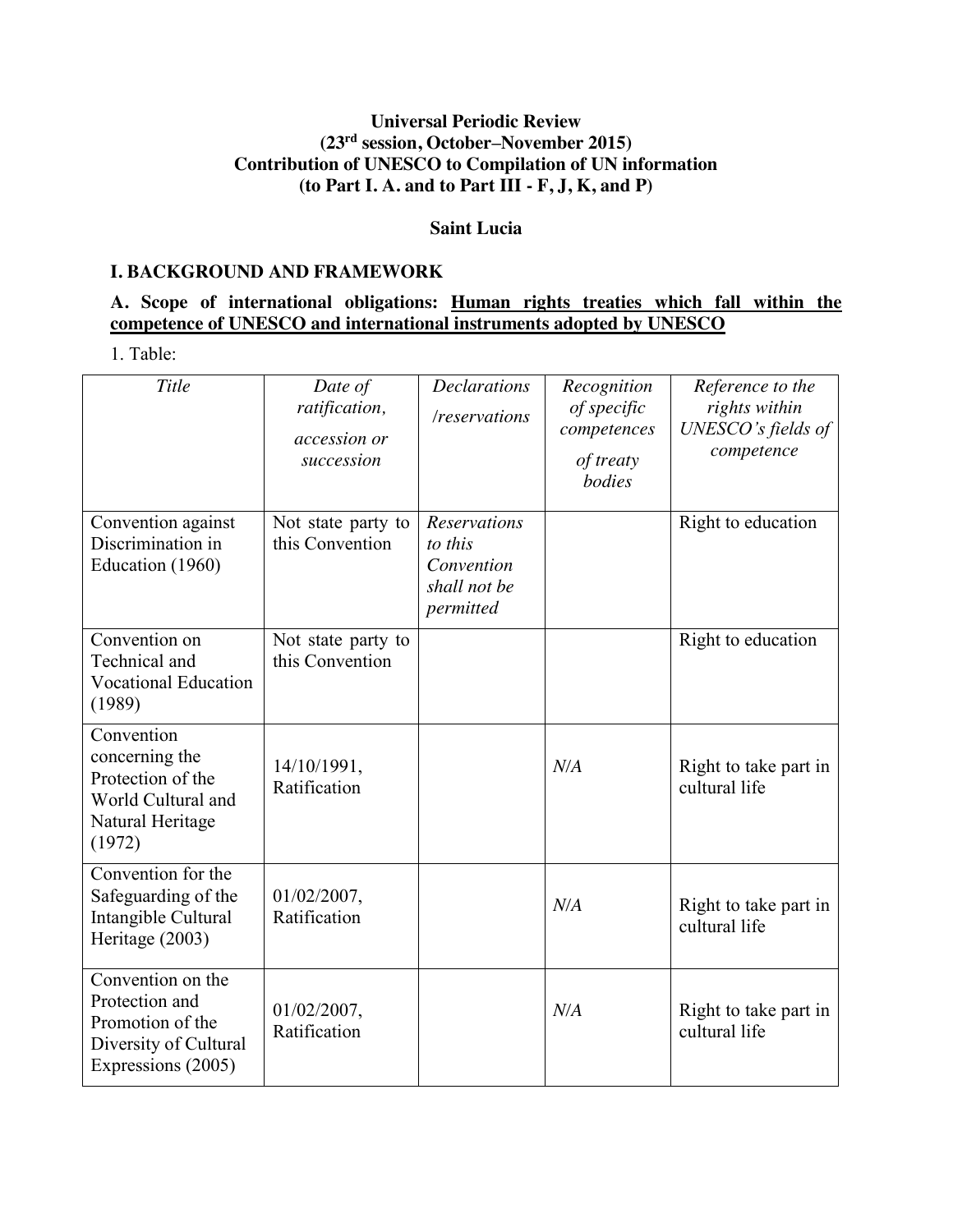# **II. Input to Part III. Implementation of international human rights obligations, taking into account applicable international humanitarian law to items F, J, K, and P**

#### **Right to education**

#### **Constitutional Framework:**

2. The **Constitution of Saint Lucia of 20 December 1978**, which came into effect on 22 February 1979 [and as amended in  $2001$ ],<sup>1</sup> does not enshrine the right to education. However, with regard to the protection of freedom of conscience, **Article 9** provides the following: "(1) Except with his or her own consent, a person shall not be hindered in the enjoyment of his or her freedom of conscience, including freedom of thought and of religion, freedom to change his or her religion or belief and freedom, either alone or in community with others, and both in public and in private, to manifest and propagate his or her religion or belief in worship, teaching, practice and observance.(2) Except with his or her own consent (or, if he or she is a person under the age of 18 years, the consent of his or her guardian) a person attending any place of education, detained in any prison or corrective institution or serving in a naval, military or air force shall not be required to receive religious instruction or to take part in or attend any religious ceremony or observance if that instruction ceremony or observance relates to a religion which is not his or her own.(3) Every religious community shall be entitled, at its own expense, to establish and maintain places of education and to manage any place of education which it maintains; and no such community shall be prevented from providing religious instruction for persons of that community in the course of any education provided by that community whether or not it is in receipt of a government subsidy or other form of financial assistance designed to meet in whole or in part the cost of such course of education. […]." **Article 1** enshrines fundamental rights and freedoms and states that "Whereas every person in Saint Lucia is entitled to the fundamental rights and freedoms, that is to say, the right, whatever his race, place of origin, political opinions, colour, creed or sex, but subject to respect for the rights and freedoms of others and for the public interest, to each and all of the following, namely– a) life, liberty, security of the person, equality before the law and the protection of the law […]."In addition, **Article 13** provides the following: "[…] (2) […] no person shall be treated in a discriminatory manner by any person or authority. (3) In this section, the expression "discriminatory" means affording different treatment to different person attributable wholly or mainly to their respective descriptions by sex, race, place of origin, political opinions, colour or creed whereby persons of one such descriptions are subject to disabilities or restrictions to which persons of another such description are not made subject or are accorded privileges or advantages which are nor accorded to persons of another such

 $\overline{\phantom{a}}$ 

<sup>&</sup>lt;sup>1</sup> Constitution of Saint Lucia, accessible at:

http://www.unesco.org/education/edurights/media/docs/5e556f143d601abfd13fcc986d71884da361b2c8.pdf http://www.wipo.int/wipolex/en/text.jsp?file\_id=209652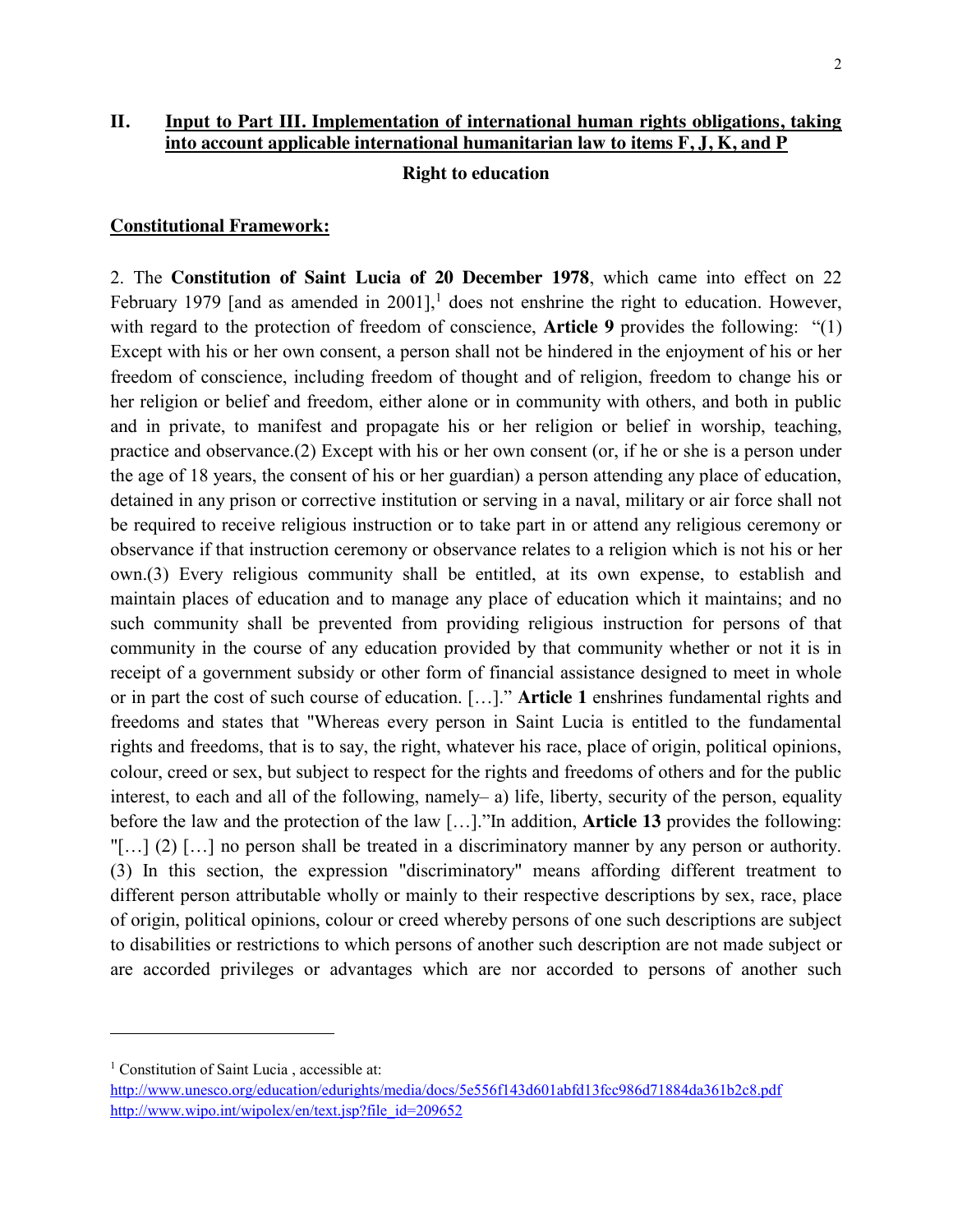descriptions.4) Subsection (1) shall not apply to any law so far as that law makes provision- […] b) with respect to persons who are not citizens […]".

### **Legislative Framework:**

- 3. The legislative framework of Saint Lucia is composed of:
	- a) A **new Education Act No. 41**<sup>2</sup> was promulgated in **November 1999** and repealed the Education Act 1977. **Article 14** of the new Education Act enshrines the right to education and states that "Subject to available resources, all persons are entitled to receive an educational programme appropriate to their needs." **Article 16** states that "(1) No tuition fees consequent to the student's attendance in an educational programme at a public school under section 27 shall be charged to the student or the parents of the student. (2) Notwithstanding subsection (1),—(a) tuition fees may be payable in such amounts, for such purposes and by such persons or classes of persons who are not citizens of any Member State or Associated Member State of the Organization of the Eastern Caribbean States as the Minister may prescribe by order published in the Gazette; and (b) other charges may be imposed at a public school or assisted private school with the approval of the Minister." **Article 27** provides "(1) Every child shall attend school from the beginning of the school year in which that child attains the age of 5 years until the end of the school year in which that child attains the age of 15 years. […]"Besides, **Article 46** states: "(1) A parent of a child of compulsory school age, who neglects or refuses to cause the child to attend school, unless the child is excused under section 38, commits an offence and is liable on summary conviction to a fine not exceeding one thousand dollars. […]" and **Article 47** adds "(1) Subject to subsection (2), a person who employs a child of compulsory school age during the school year commits an offence and is liable on summary conviction to a fine not exceeding two thousand dollars." Regarding the principle of non-discrimination in the admission to public school, **Article 29** provides "Subject to the provisions of this Act, no person who is eligible for admission to a public educational institution or an assisted school as a student shall be refused admission on any discriminatory grounds including race, place of origin, political opinion, colour, creed, sex, or subject to the provisions of this Act, mental or physical handicap."

l

<sup>2</sup> 1999 Education act, accessible at:

http://www.unesco.org/education/edurights/media/docs/cc8deda54e8fc22b0ea96d3bc34760df95e34caf.pdf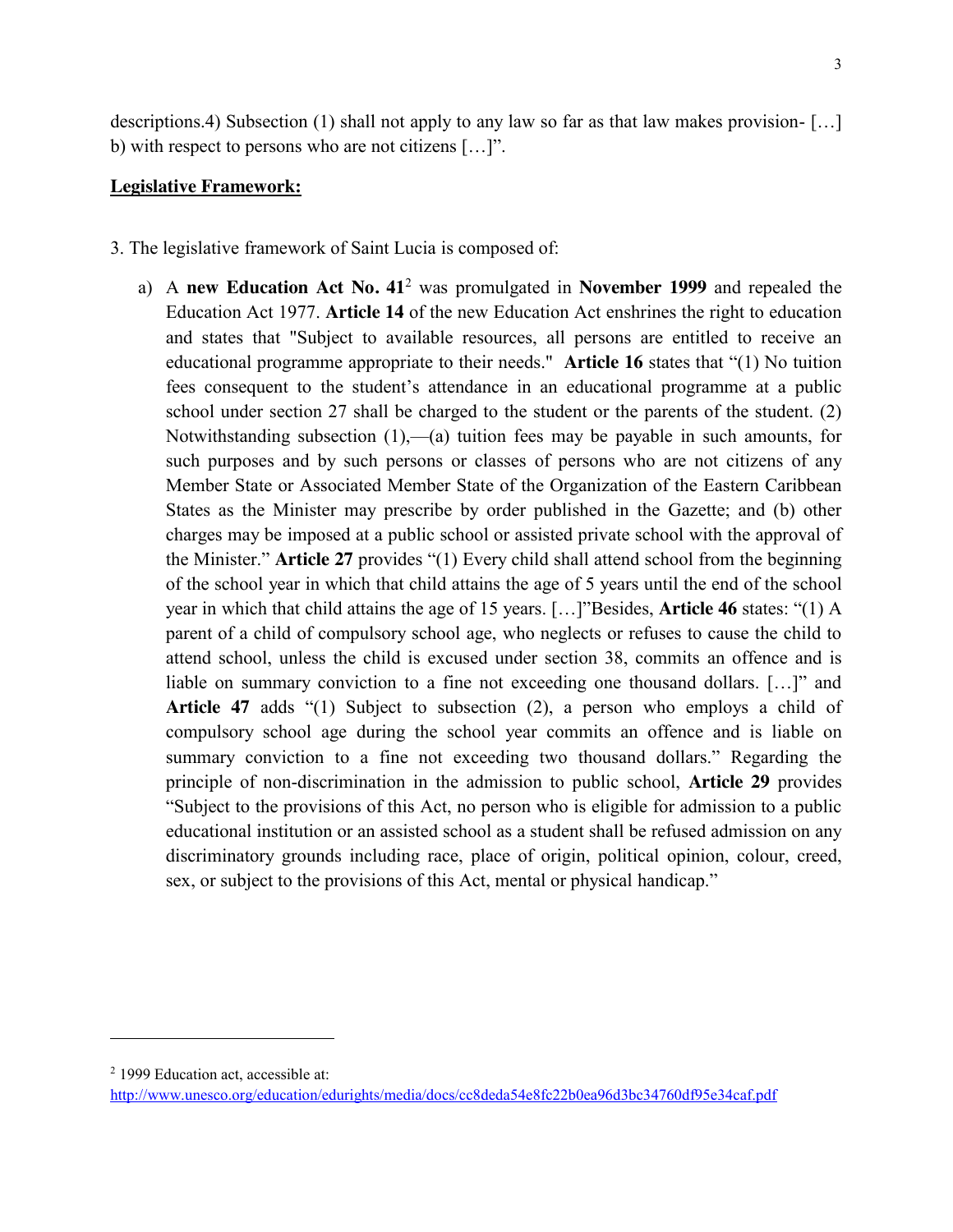"Saint Lucia has not amended the Education Act of 1999 to explicitly prohibit corporal punishment in educational institutions."<sup>3</sup>

- b) "[…] The draft Labour Code of 2006 addresses the minimum age of employment for children to coincide with the school leaving age which is 16 years according to the Education Act of 1999."<sup>4</sup>
- c) "Another important piece of legislation is the **Teaching Service Commission Act of 1977**. This Law brought fundamental changes in the teaching profession. Previously, the appointment, discipline and dismissal of teachers were handled by the Department of Education in the case of government schools. Since the passing of this Act, the Teaching Service Commission became responsible for all appointments, transfers, discipline and dismissal with the Constitution, which came into effect in 1979.
- d) The third piece of legislation is the **Sir Arthur Lewis Community College Act of 1985.** This Act amalgamated three existing institutions (the Advanced-level College, the Teacher College and the Technical College) to form the nucleus of a Community College and laid the basis for the addition of other divisions, which now include agriculture, nursing, the creative and performing arts. The Act created a Board of Governors for the management of the college and can be regarded as the legislation designed for guiding tertiary education in the country."<sup>5</sup>

### **Policy Framework:**

l

### **A) General information**

4. "[…] the Ministry of Education and Culture **Education development Plan 2009-2014 and beyond**<sup>6</sup> [...] placed continued emphasis on raising the level of achievement of all learners,

<sup>&</sup>lt;sup>3</sup> Report of Saint Lucia on the Convention on the Rights of the Child, 2013, p.15, accessible at : http://tbinternet.ohchr.org/\_layouts/treatybodyexternal/Download.aspx?symbolno=CRC%2fC%2fLCA%2f2- 4&Lang=fr (Accessed on 26-11-2014)

<sup>4</sup> Report of Saint Lucia on the Convention on the Rights of the Child, 2013, p.29, accessible at : http://tbinternet.ohchr.org/\_layouts/treatybodyexternal/Download.aspx?symbolno=CRC%2fC%2fLCA%2f2- 4&Lang=fr (Accessed on 26-11-2014)

 $5$  World Data on Education,  $7<sup>th</sup>$  Edition, 2010/11, p. 3, accessible at:

http://www.ibe.unesco.org/fileadmin/user\_upload/Publications/WDE/2010/pdf-versions/Saint\_Lucia.pdf (Accessed on 18 March 2014)

<sup>6</sup> Education development Plan 2009-2014, accessible at:

http://planipolis.iiep.unesco.org/upload/Saint%20Lucia/Saint\_Lucia\_Education\_sector\_development\_plan\_2009-2014.pdf (accessed on 2014-09-17)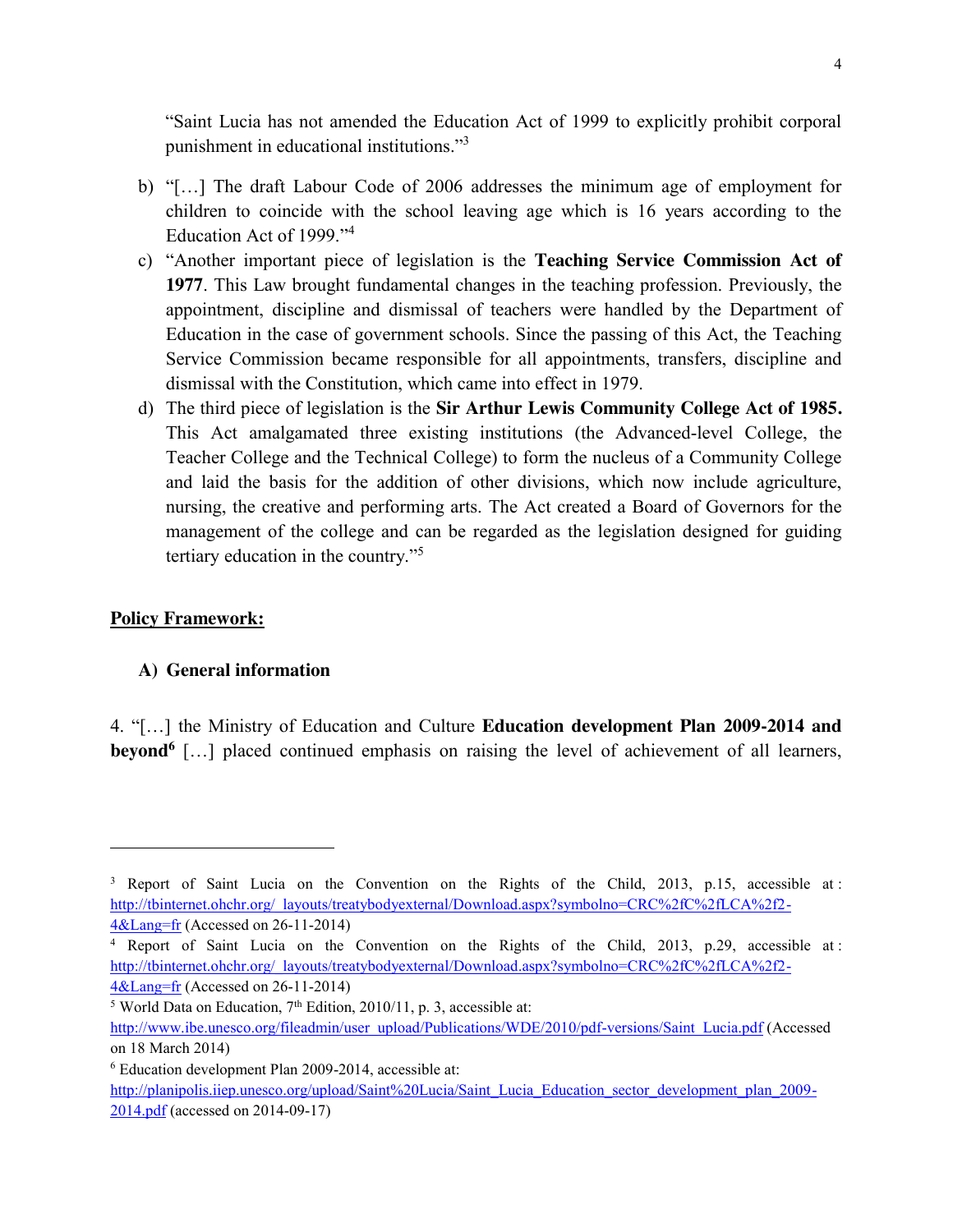reforming the management of education, and improving the relevance of the secondary curriculum and introduction of alternative modes of certification […]."<sup>7</sup>

# **B) Inclusive Education**

 $\overline{a}$ 

5. Within the 2014 budget statement, the Government of Saint Lucia states that: "[…] the child disability grant announced in last year's budget address will commence this quarter [...]".<sup>8</sup>

6. "Saint Lucia has developed **a draft National Policy for Persons with Disabilities, 2006** Sections 4.3.1 to 4.3.32 delineate the measures to be pursued in order to improve the quality of life for all persons with disabilities. Some of the measures specifically related to children are as follows:

(a) All schools and facilities will be made accessible to Children with Special Needs (CSNs) through the construction of ramps, rails and other suitable structures; […]

(c) Establish an integrated system of education for all children with disabilities (CWDs). The Ministry of Education will support the production of educational materials in alternate formats such as Braille or audiocassettes that should be made available in all school libraries and public libraries;

(d) Teacher training programmes at the Sir Arthur Lewis Community College (SALCC) will include compulsory special education course work for all teachers in the core curriculum;

(e) Establish a National Assessment Centre (NAC) which shall provide various assessments for students within the educational system whenever necessary;

(f) Develop and implement a School Entry Assessment Programme (SEAP) where all students receive hearing, vision, paediatric and developmental assessment before entry into infant school;

(g) Compulsory education will be from 5 years to 18 years at special schools;

(h) Provisions will be made for the rehabilitation of children with multiple disabilities through parental training, education and professional support.

7. […] the **Special Education Unit** in the Ministry of Education coordinates the Multidisciplinary Team (MDT) which conducts developmental assessments for children.[…] **Special** 

<sup>7</sup> World Bank Report on Inclusive Growth Project, 2014, p 8, accessible at: http://wwwwds.worldbank.org/external/default/WDSContentServer/WDSP/IB/2014/03/21/000333037\_20140321103311/Rende red/PDF/ICR28740P097140C0disclosed030190140.pdf (accessed on 2014-09-16)

<sup>8</sup> 2014 budget statement, http://www.govt.lc/www/text/2014-BUDGET-STATEMENT.pdf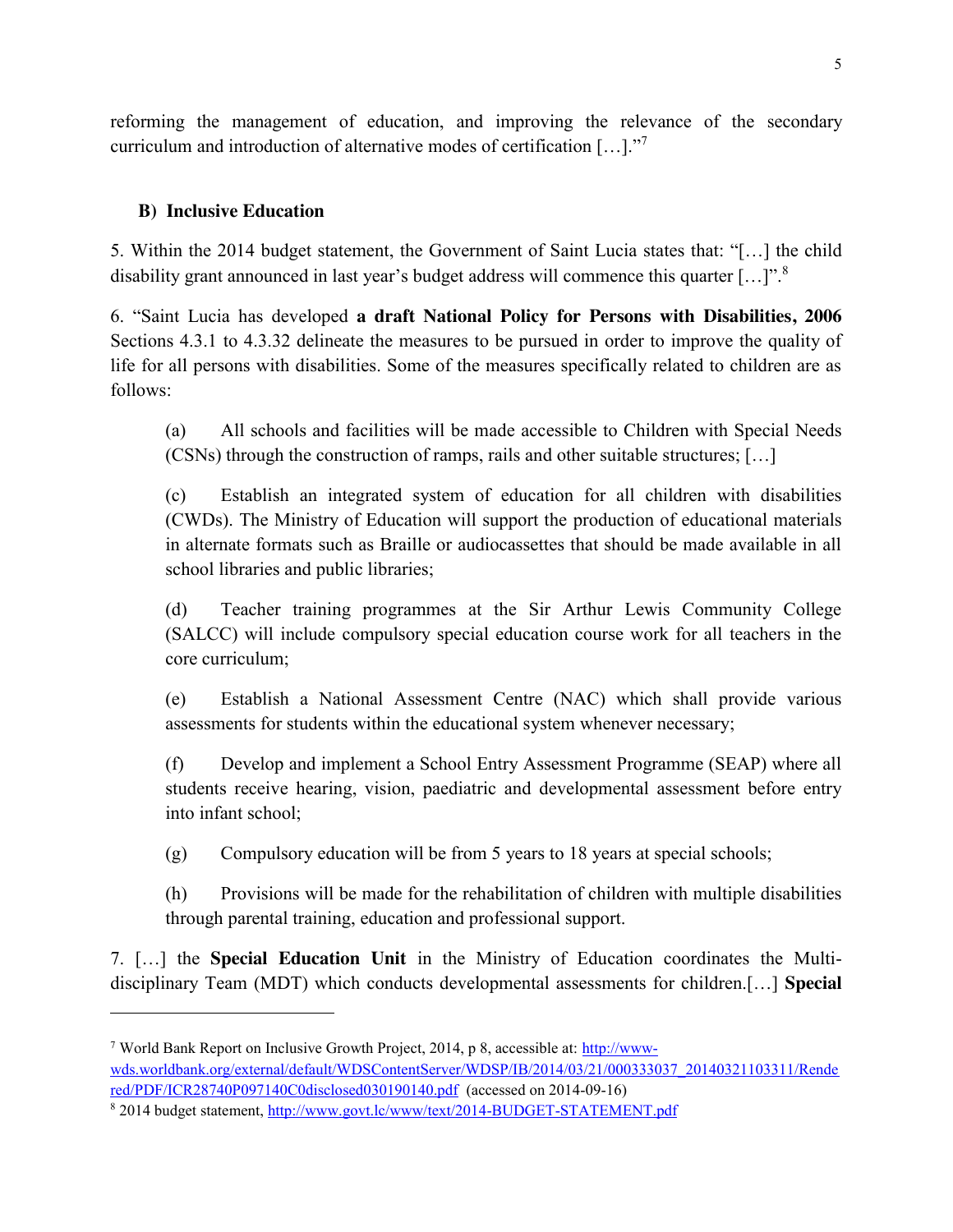**Education Centres** on the island cater to students with a wide range of special needs including: hearing, visual and learning.[...]"<sup>9</sup>

8. "Cognizant of the need to eradicate the use of corporal punishment in schools and to find alternatives, Saint Lucia is part of a UNICEF and UNESCO sponsored project entitled: **"Fostering the positive behavioural management of children in inclusive child-friendly classrooms in Saint Lucia."** The objective of this initiative is to create school environments that are free of violence and classrooms that are inclusive and child-friendly. This is in keeping with UNESCO's vision of creating a space in which reflection, creativity, innovation, effective communication and quality education are channels of change. The activities of this project include parenting skills training and principal and teacher training. The positive behavior change management of children in **inclusive child-friendly classrooms** began in 2009 and is being implemented at two pilot schools in Saint Lucia, the Fond Assau Combined School and the Bocage Secondary School. The project is a collaborative effort between the Ministry of Education, the Saint Lucia National Commission for UNESCO, UNICEF and a number of other national corporations/agencies, including the Saint Lucia Teachers' Union, Ministry of Health, RISE (St Lucia) Inc, Behavioural Insights Inc, and religious organizations."<sup>10</sup>

### **C) Quality education**

l

9. "The civil works component of the **Basic Education Enhancement Project** should gain some significant momentum, as the tendering process will be completed during the first quarter of the fiscal year. Works are to be undertaken on seven schools around the island  $[...]$ ."<sup>11</sup>

10. "The Government was concerned with […] rate of school dropout both at the primary and secondary schools and in 2009 filled the vacant position of School Attendant Officer. This Officer has the sole responsibility to ensure that children attend school regularly. In response to the school dropout social problem, in January **2010 the programme 'Why Try'** was piloted in four secondary schools. This programme which is sponsored by a private commercial organization is intended to help students stay in school. The Ministry of Social Transformation, Youth and Sports is piloting a **Community After School Programme** in three deprived communities, namely; Faux–A-Chaux, La Maze and Mon Repos. This programme started in April 2009 and is for a duration of four years. The main aim of the programme is to improve the

<sup>9</sup> Saint Lucia Reports submitted to the 2014 session of the Committee of the Rights of the Child, p22, accessible at: http://tbinternet.ohchr.org/\_layouts/treatybodyexternal/Download.aspx?symbolno=CRC%2fC%2fLCA%2f2- 4&Lang=en (accessed on 2014-09-17)

<sup>&</sup>lt;sup>10</sup> Saint Lucia Reports submitted to the 2014 session of the Committee of the Rights of the Child, p15, accessible at: http://tbinternet.ohchr.org/\_layouts/treatybodyexternal/Download.aspx?symbolno=CRC%2fC%2fLCA%2f2- 4&Lang=en (accessed on 2014-09-17)

<sup>11</sup> 2014 budget statement, http://www.govt.lc/www/text/2014-BUDGET-STATEMENT.pdf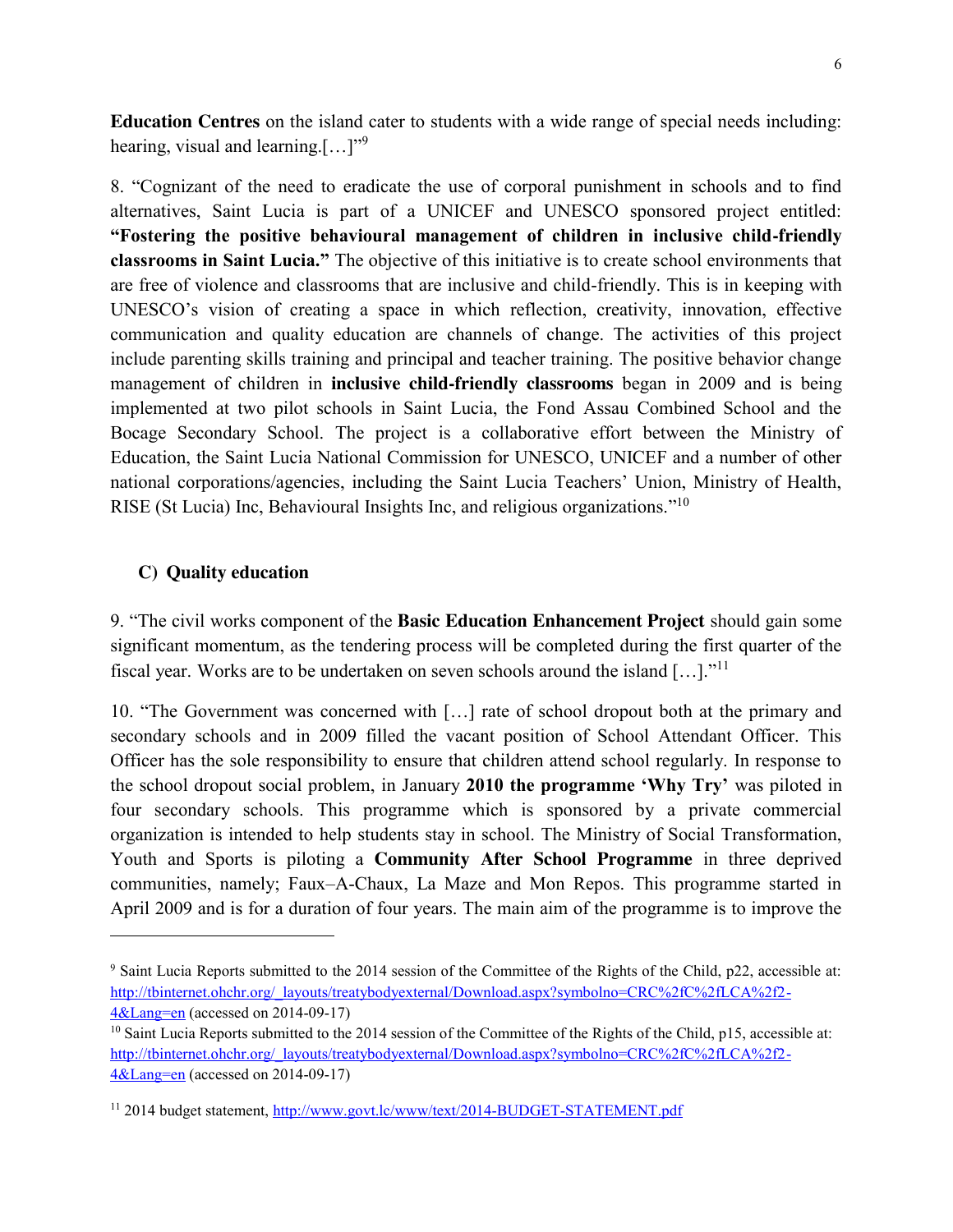academic performance as well as the behavior and attitudes of underprivileged children between the ages of  $8 - 16$  years. The ultimate goal is to ensure children remain in school and contribute to community empowerment and national development. As of 2010, a total of 108 children are benefitting from the programme engaging in various activities such as home work, drama, painting and other healthy recreational activities. The programme is funded by the Organization of American States (OAS) and the Government of Saint Lucia."<sup>12</sup>

# **D) Curriculum**

11. The **2012-2017 Development Plan** was issued by the Ministry of Youth Development and Sports. It promotes physical education as "essential to health, well-being and participation in nation building". The expected outcome of the plan is:

- a) "Citizens actively participating in nation building
- b) Education, lifelong learning, wellbeing and development of a positive culture
- c) Society embracing and pursuing excellence
- d) Economic empowerment of citizens through Youth Development and Sports."<sup>13</sup>

12. "Recently, our Government launched an exciting and innovative **ICT Business Incubation and Training Grants programme** that makes \$2.5 million available in grant funds for training in ICT business related activities and for ICT business start-ups. […] This year [2014], we will expand this programme to provide training to young people in areas such as mobile app development, creating animations, scripting, video-camera usage, developing gaming applications, and the use of social media for marketing. […] In the area of ICT and education, our Government will significantly increase the bandwidth available to Government schools at all levels, from primary to post-secondary. This will augment the **Schools Laptop programme** which commenced last year."<sup>14</sup>

# **E) Financing of education**

13. Within 2014-2015 brochures on state budget, it is said that budget allocation will aim, among others, to improve: "Education and Skills Training."<sup>15</sup>

l

<sup>&</sup>lt;sup>12</sup> Saint Lucia Reports submitted to the 2014 session of the Committee of the Rights of the Child, p27, accessible at: http://tbinternet.ohchr.org/\_layouts/treatybodyexternal/Download.aspx?symbolno=CRC%2fC%2fLCA%2f2- 4&Lang=en (accessed on 2014-09-17)

<sup>13</sup> 2012-2017 Development Plan,

http://www.govt.lc/www/publications/Ministry%20of%20Youth%20Development%20&%20Sports%202012- 2017%20Development%20Plan.pdf (accessed on 20/04/14)

<sup>14</sup> 2014 budget statement, http://www.govt.lc/www/text/2014-BUDGET-STATEMENT.pdf

<sup>15</sup> 2014-2015 brochure on government budget, accessible at: http://www.govt.lc/www/text/Budget-Brochure-2-1.pdf (accessed on 2014-09-17)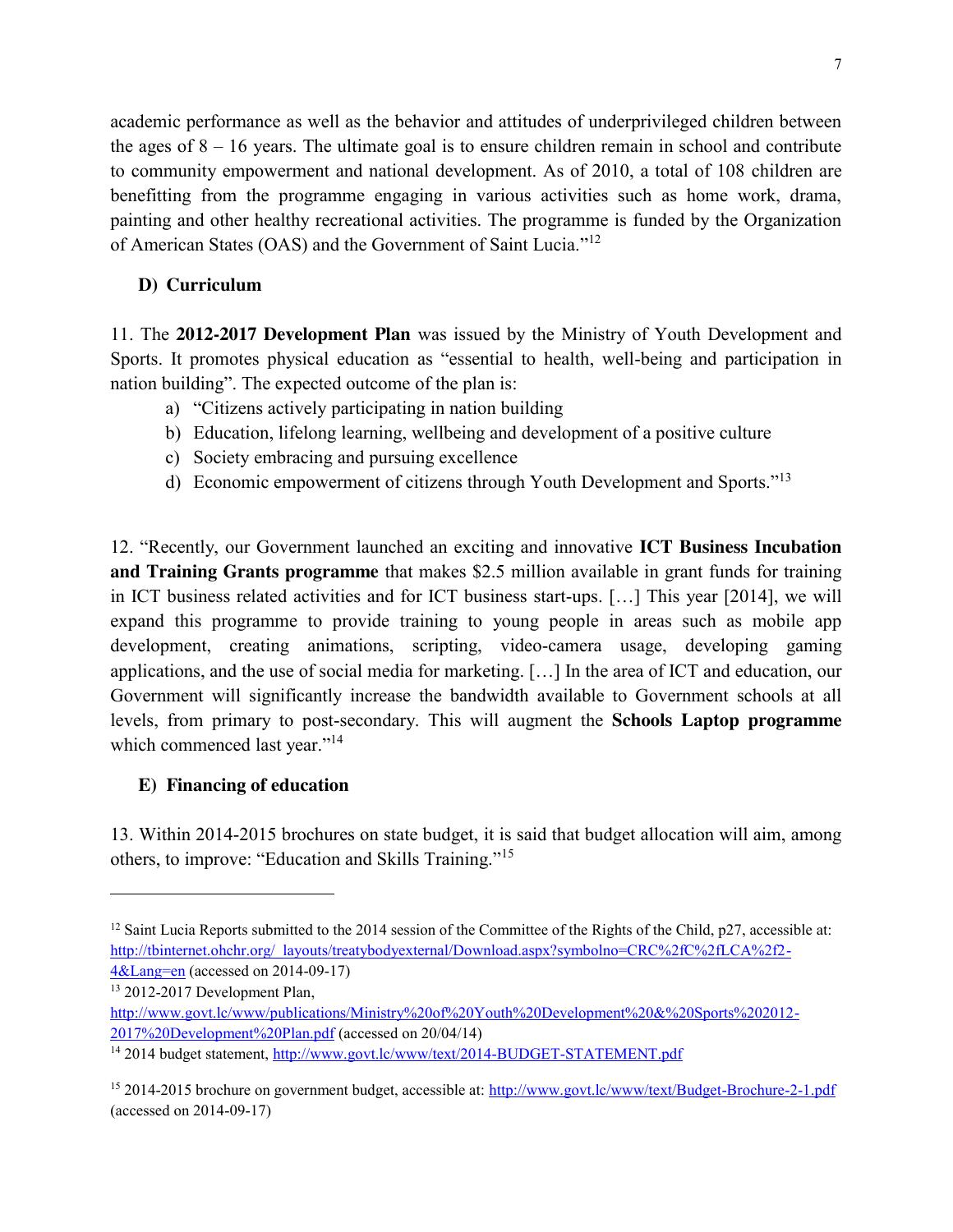### **F) School environment**

14. "The **Upton Gardens Girls Centre** targeting students with behavioural problems, abused and neglected girls who are at risk of severe delinquent behaviours continued with its programme. There are plans to expand the Centre to include a residential facility for adolescent girls who are deemed to be at risk of engaging in behaviours destined to their own self destruction.

15. In 2005, the Ministry of Education began a **Student Support Centre** to provide services to students in the following areas: **counselling, special education, school attendance, welfare programmes and HIV and AIDS programmes**. In that same year Guidance Counsellors were appointed in every secondary school and District Counsellors appointed to provide support to primary and Infant schools."<sup>16</sup>

16. "Saint Lucia recognized the need to review its established social service agencies providing counseling and **parenting education** to families. To this end, a **parenting project** was introduced in 2004/5 as part of the Year of the Child and activities. This project continued in 2009 with funding from the European Commission through its Special Framework of Assistance  $(SFA)$ .  $[\dots]^{r17}$ 

## **Cooperation:**

 $\overline{\phantom{a}}$ 

17. Saint Lucia is not **party** to the 1960 UNESCO Convention against Discrimination in Education.

18. Saint Lucia did not report to UNESCO on the measures taken for the implementation of the 1960 UNESCO Recommendation against Discrimination in Education within the framework of the:

- a) **Sixth Consultation** of Member States (covering the period 1994-1999)
- b) **Seventh Consultation** of Member States (covering the period 2000-2005)
- c) **Eighth Consultation** of Member States (covering the period 2006-2011)

<sup>&</sup>lt;sup>16</sup> Saint Lucia Reports submitted to the 2014 session of the Committee of the Rights of the Child, p28, accessible at: http://tbinternet.ohchr.org/\_layouts/treatybodyexternal/Download.aspx?symbolno=CRC%2fC%2fLCA%2f2- 4&Lang=en (accessed on 2014-09-17)

<sup>&</sup>lt;sup>17</sup> Saint Lucia Reports submitted to the 2014 session of the Committee of the Rights of the Child, p16, accessible at: http://tbinternet.ohchr.org/\_layouts/treatybodyexternal/Download.aspx?symbolno=CRC%2fC%2fLCA%2f2- 4&Lang=en (accessed on 2014-09-17)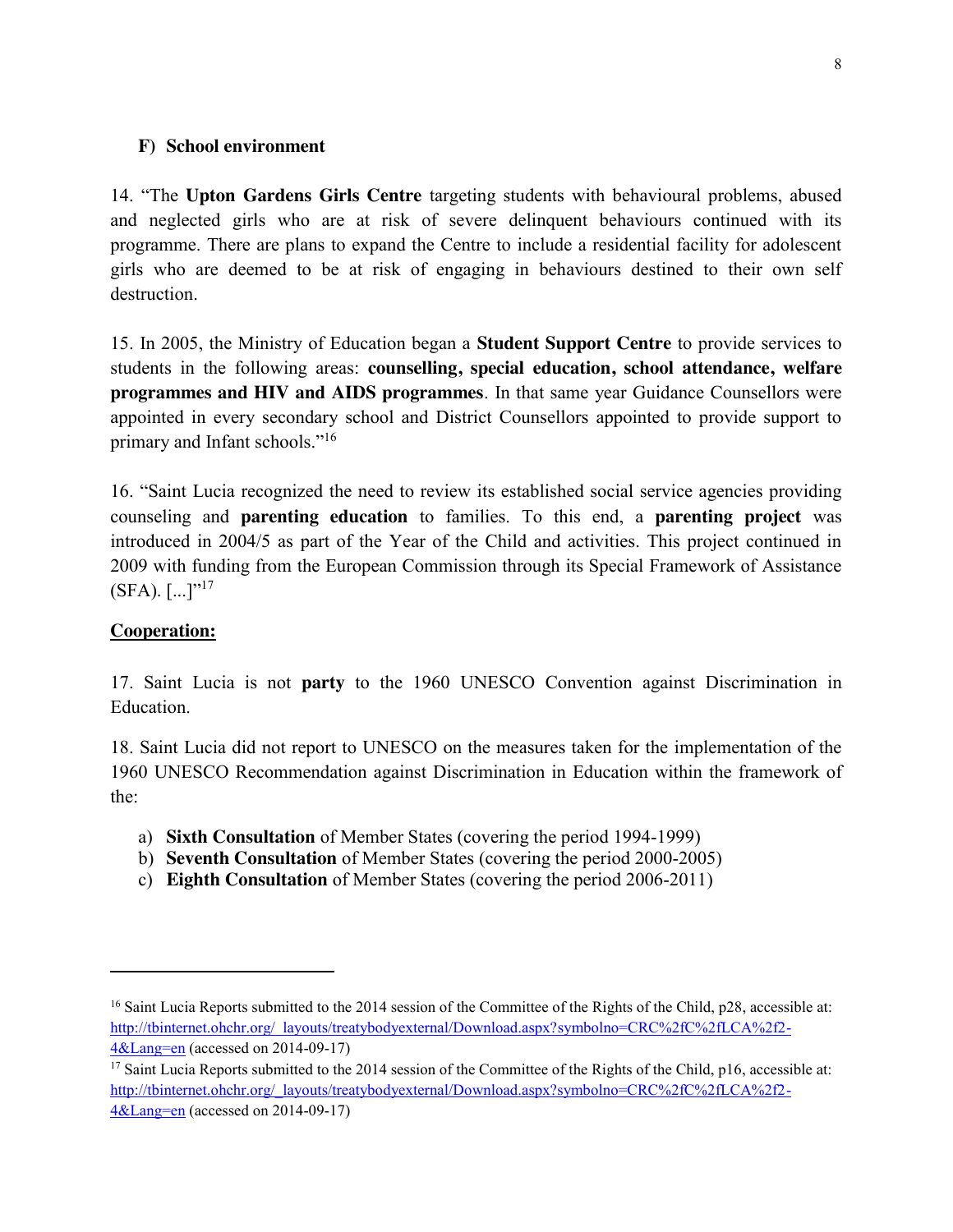19. Saint Lucia did not report to UNESCO on the measures taken for the implementation of the 1974 UNESCO Recommendation concerning Education for International Understanding, Cooperation and Peace and Education relating to Human Rights and Fundamental Freedoms within the framework of the:

- a) **Fourth Consultation** of Member States (covering the period 2005-2008)
- b) **Fifth Consultation** of Member States (covering the period 2009-2012)

20. Saint Lucia did not report to UNESCO on the measures taken for the implementation of the 1976 UNESCO Recommendation on the Development of Adult Education within the framework of the **First Consultation** of Member States (1993). However, it reported to UNESCO within the framework of the **Second Consultation** of Member States (2011).

21. Saint Lucia is **not party** to the 1989 UNESCO Convention on Technical and Vocational Education.

# **Freedom of opinion and expression**

Constitutional and Legislative Framework:

22. Freedom of expression is guaranteed under Article 1(c) and Article 10 of Chapter I of the 1978 Constitution of Saint Lucia. 18

23. Defamation and libel are considered criminal offences by the Criminal Code of Saint Lucia and can lead up to five years of imprisonment.<sup>19</sup>

24. A Freedom of Information Bill has been drafted by December 2014 but had yet to be enacted  $20$ 

# Media Self-Regulation:

l

26. Media self-regulatory mechanisms of the media exist in Saint Lucia through the Media Association of Saint Lucia (MASL).<sup>21</sup>

http://www.jadaconsulting.co.uk/gosl\_content/resources/FreedomOfInformation.pdf

<sup>&</sup>lt;sup>18</sup> See the Constitution of Saint Lucia at: http://www.govt.lc/media.govt.lc/www/legislation/ConstitutionOfSaintLucia.pdf

<sup>&</sup>lt;sup>19</sup> See Articles 313 to 316 as well as Article 327 of the Criminal Code of Saint Lucia at: http://www.govt.lc/media.govt.lc/www/legislation/Criminal%20Code.pdf

<sup>20</sup> See the Freedom of Information Bill at:

<sup>21</sup> Consult their official website at: http://www.masl.lc/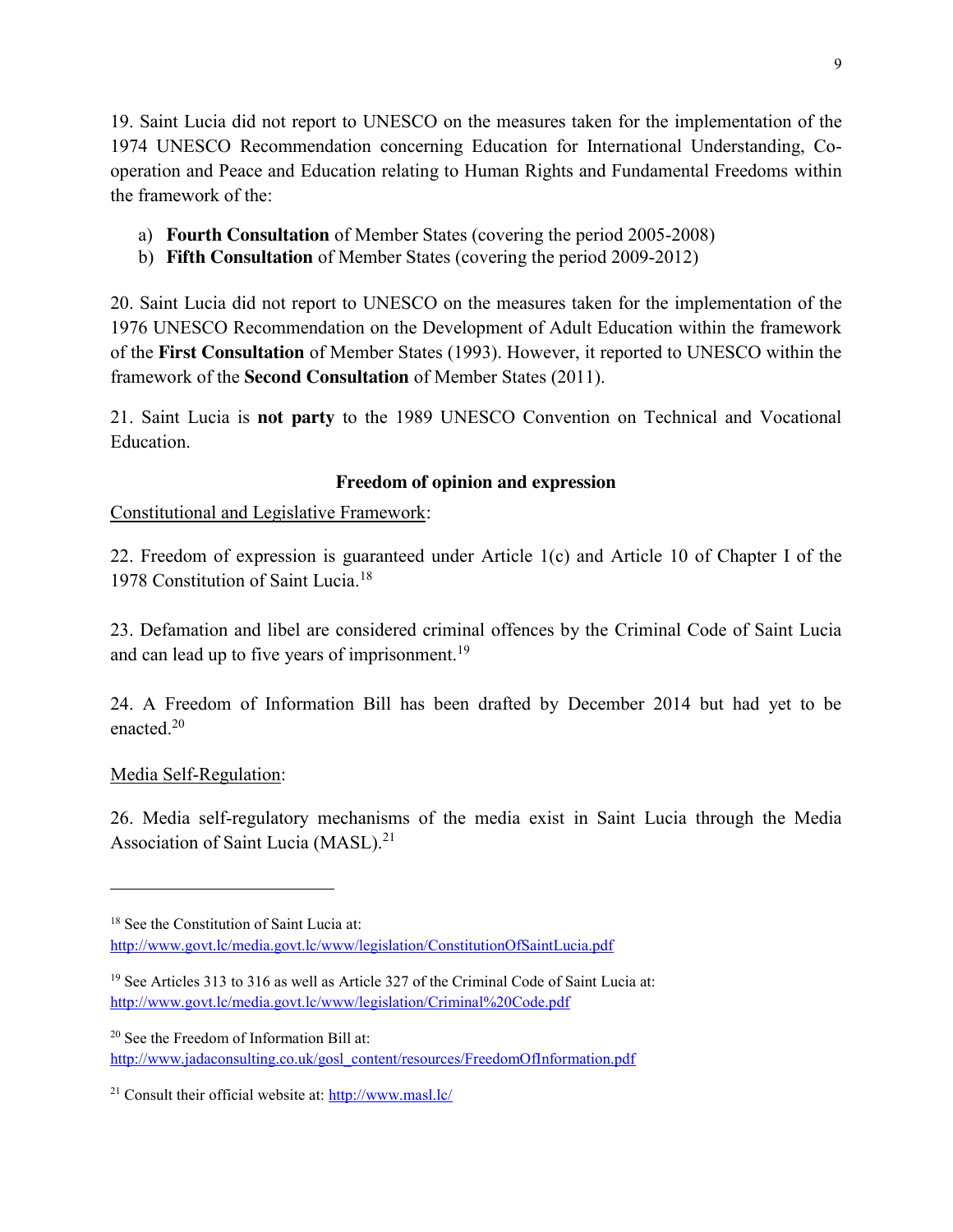Safety of journalists:

27. UNESCO registered no killing of journalists in Saint Lucia between 2008 and 2013. Journalists and media professionals generally work in a safe environment.

# **III. RECOMMENDATIONS**

# **Right to education**

*28. Recommendations made within the framework of the first cycle of the Working Group on the Universal Periodic Review, considered on (please check the date on the following web site: http://www.ohchr.org/EN/HRBodies/UPR/Pages/Documentation.aspx)* 

- i. A 89.33 Continue considering concrete measures to ensure the protection of the **human rights of girls and boys** through the amendment of the Law on Education (Chile);
- ii. A 89.43 Look to develop and support programmes directed towards the training and education of **marginalized youth** in Saint Lucia (Maldives);
- iii. A 89.44 Strengthen its efforts to develop and support educational programmes and technical training for marginalized youth in the country (Canada);
- iv. A 89.45 **Develop and support programmes directed towards the training and education of marginalized youth** (Slovenia);
- v. A 89.61 Ensure **equal rights between women and men** in areas such as work, education, public life and decision-making (Italy);
- vi. A 89.63 Strengthen efforts to ensure that **women in rural communities** have better access to education and literacy and vocational training programmes (Trinidad and Tobago);
- vii. R 89.82 Increase efforts to **ban corporal punishment** from schools (Costa Rica);
- viii. R 89.84 Amend the legislation to explicitly prohibit corporal punishment in families, schools and institutions, to conduct awareness-raising campaigns on this issue and to ensure that the existing legislation related to children fully reflects the principles and provisions contained in CRC (Italy);
- ix. R 89.92 Repeal any legal provision that criminalizes consensual relations between adults of the same sex and combat the **discrimination against LGBT** persons through awareness-raising and education campaigns to begin at school (Spain);
- x. A 89.103 Continue to implement programmes and measures to improve the enjoyment of the **rights to education** and health (Cuba);
- xi. A 89.107. Continue and strengthen its efforts relating to the **number of children, especially boys,** entering secondary school (Germany);
- xii. A 89.108. Adopt measures for the greater inclusion of the **Kweyol community and other non-English speaking linguistic minorities** into the social and political life of the country through specific education and training programmes (Spain);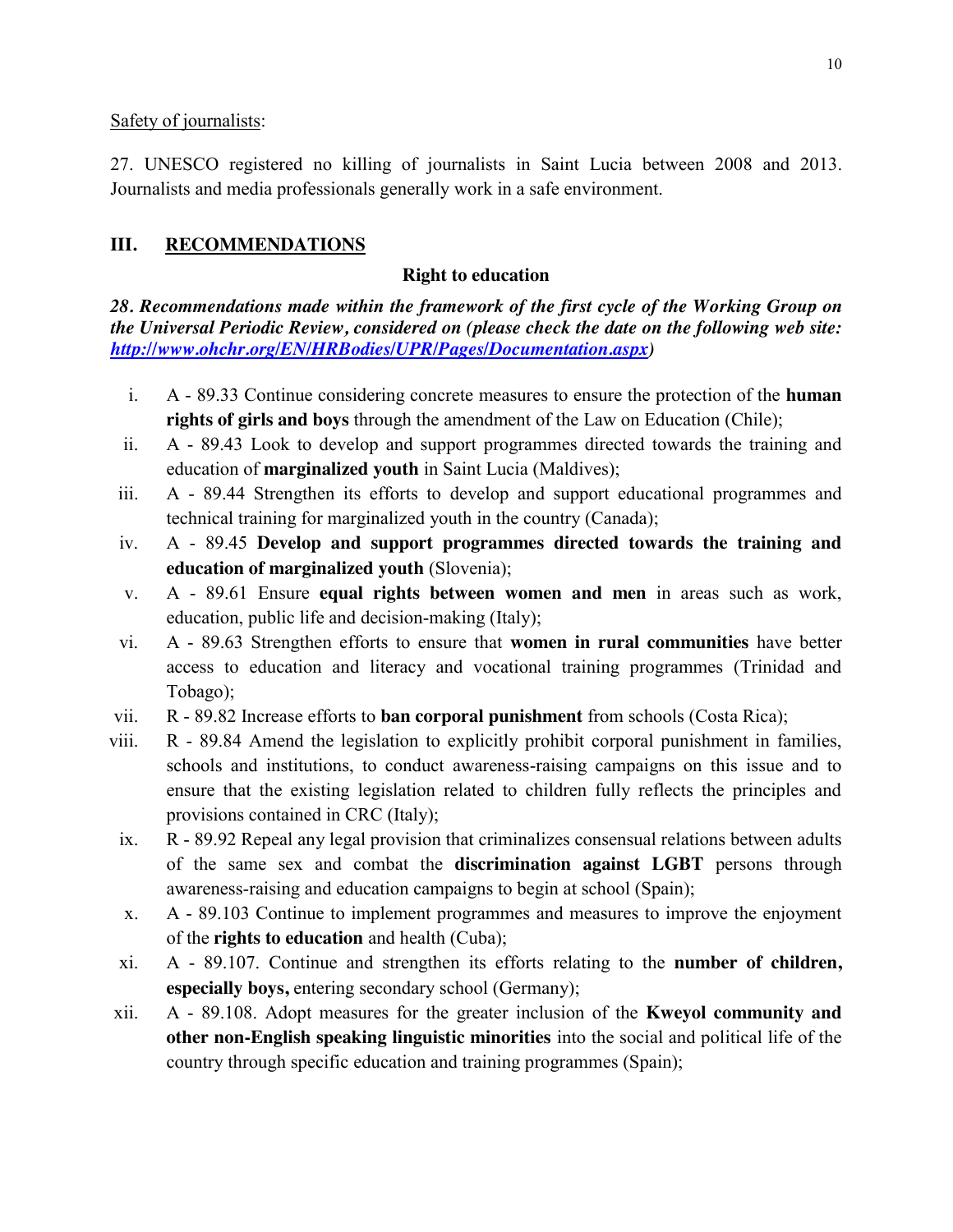#### **Analysis:**

 $\overline{\phantom{a}}$ 

29. Saint Lucia adopted various plans and programmes to further include marginalized youth and reduce the number of dropouts. In addition, Saint Lucia took part in a project to ban corporal punishment. However, the Law on education has not been amended and no sufficient measures have been taken to address persisting discriminations.

### **30. Specific Recommendations:**

**30.1 Saint Lucia should be strongly encouraged to ratify the UNESCO Convention against discrimination in education.**

**30.2 Saint Lucia should be strongly encouraged to submit state reports for the periodic consultations of UNESCO's education related standard-setting instruments.**

**30.3 Saint Lucia could be encouraged to further promote inclusive education in all its aspects.**

**30.4 Saint Lucia could be encouraged to take additional measures to raise awareness on the negative aspect of corporal punishment and promote a comprehensive education.**

**30.5 Saint Lucia may be encouraged to amend its legislation on Education.** 

### **Freedom of opinion and expression**

31. Saint Lucia is encouraged to continue with the introduction of an access to information law that is in accordance with international standards. $22$ 

32. Saint Lucia is recommended to decriminalize defamation, and place it within a civil code that is in accordance with international standards.<sup>23</sup>

<sup>&</sup>lt;sup>22</sup> See for example, the Universal Declaration of Human Rights, the International Covenant on Civil and Political Rights (ICCPR), the recommendations of the 2000 Report of the UN Special Rapporteur on Freedom of Opinion and Expression, the 1981; 2002 Recommendation of the Committee of Ministers of the Council of Europe, the 2002 African Commission on Human and Peoples' Rights Declaration of Principles of Freedom of Expression in Africa and the 2000 Inter-American Commission on Human Rights' Declaration of Principles of Freedom of Expression.

<sup>&</sup>lt;sup>23</sup> See for example, General Comments No 34, of the International Covenant on Civil and Political Rights (ICCPR), 2006 Recommendation of the 87th Session Human Rights Committee, the recommendations of the UN Special Rapporteurs on the Right to Freedom of Opinion and Expression, and Resolution 1577 (2007) of the Parliamentary Assembly of the Council of Europe.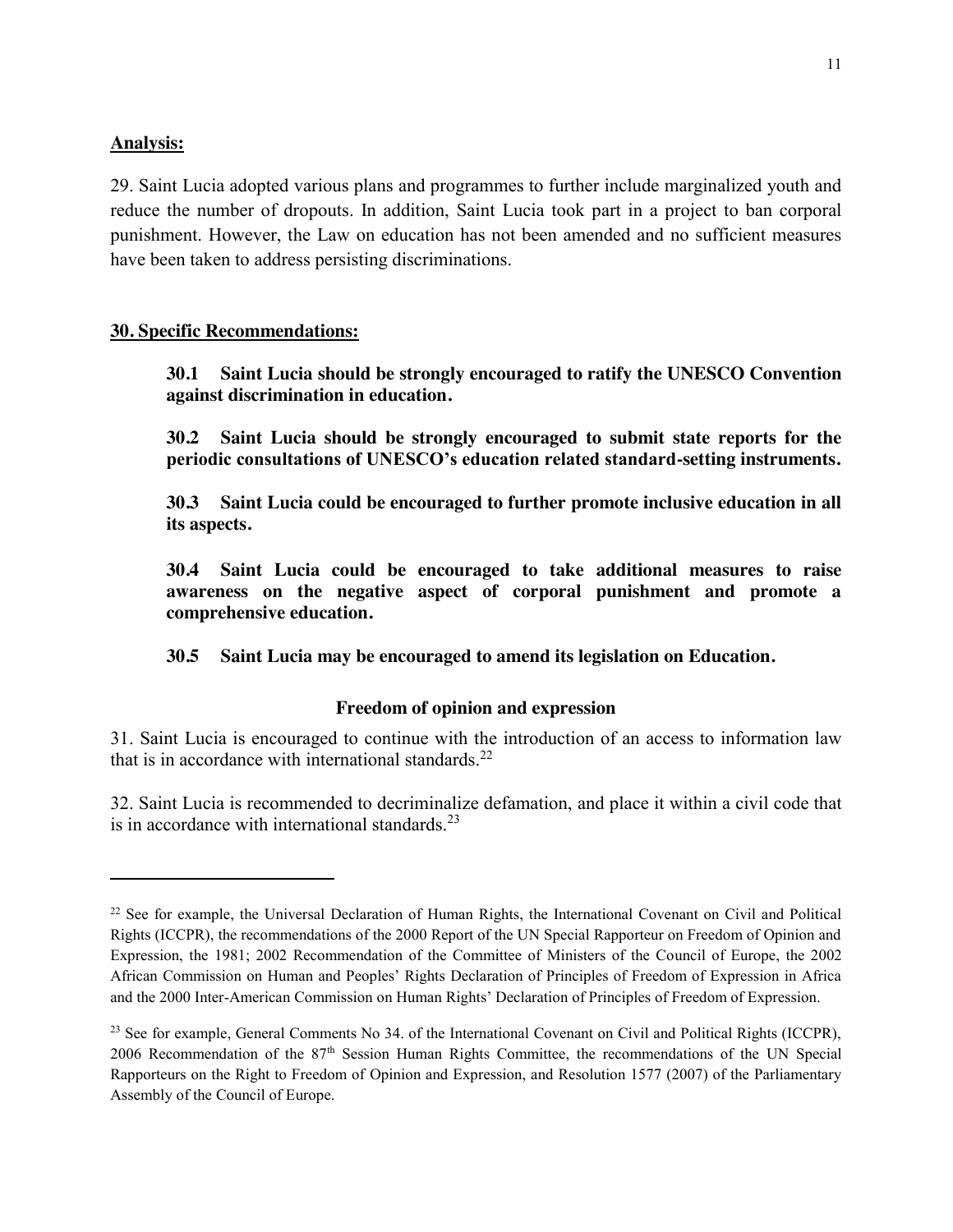#### **Cultural rights**

33. As a State Party to the Convention concerning the Protection of the World Cultural and Natural Heritage (1972), the Convention for the Safeguarding of the Intangible Cultural Heritage (2003) and the Convention on the Protection and Promotion of the Diversity of Cultural Expressions (2005), Saint Lucia is encouraged to fully implement the relevant provisions that promote access to and participation in cultural heritage and creative expressions and, as such, are conducive to implementing the right to take part in cultural life as defined in article 27 of the Universal Declaration of Human Rights and article 15 of the International Covenant on Economic, Social and Cultural Rights. In doing so, Saint Lucia is encouraged to give due consideration to the participation of communities, practitioners, cultural actors and NGOs from the civil society as well as vulnerable groups (minorities, indigenous peoples, migrants, refugees, young peoples and peoples with disabilities), and to ensure that equal opportunities are given to women and girls to address gender disparities.

#### **Freedom of scientific research and the right to benefit from scientific progress and its applications**

34. **Saint Lucia**, in the framework of the 2015-2017 consultations related to the revision and monitoring of the Recommendation on the Status of Scientific Researchers is encouraged to report to UNESCO on any legislative or other steps undertaken by it with the aim to implement this international standard-setting instrument, adopted by UNESCO in 1974. The 1974 Recommendation on the Status of Scientific Researchers sets forth the principles and norms of conducting scientific research and experimental development and applying its results and technological innovations in the best interests of pursuing scientific truth and contributing to the enhancement of their fellow citizens' well-being and the benefit of mankind and peace. The Recommendation also provides the guidelines for formulating and executing adequate science and technology policies, based on these principles and designed to avoid the possible dangers and fully realize and exploit the positive prospects inherent in such scientific discoveries, technological developments and applications. **Saint Lucia** did not submit its 2011-2012 report on the implementation of the 1974 Recommendation. In providing its report in 2015-2017 on this matter, **Saint Lucia** is kindly invited to pay a particular attention to the legal provisions and regulatory frameworks which ensure that scientific researchers have the responsibility and the right to work in the spirit of the principles enshrined in the 1974 Recommendation, such as: i) intellectual freedom to pursue, expound and defend the scientific truth as they see it, and autonomy and freedom of research, and academic freedom to openly communicate on research results, hypotheses and opinions in the best interests of accuracy and objectivity of scientific results; ii) participation of scientific researchers in definition of the aims and objectives of the programmes in which they are engaged and to the determination of the methods to be adopted which should be compatible with respect for universal human rights and fundamental freedoms, as well as ecological and social responsibility; iii) freedom of expression relating to the human, social or ecological value of certain projects and in the last resort withdraw from those projects if their conscience so dictates ; iv) freedom of movement, in particular for participation in international scientific and technological gatherings for furtherance of international peace, cooperation and understanding; v) guarantees of non-discrimination in application of rights to